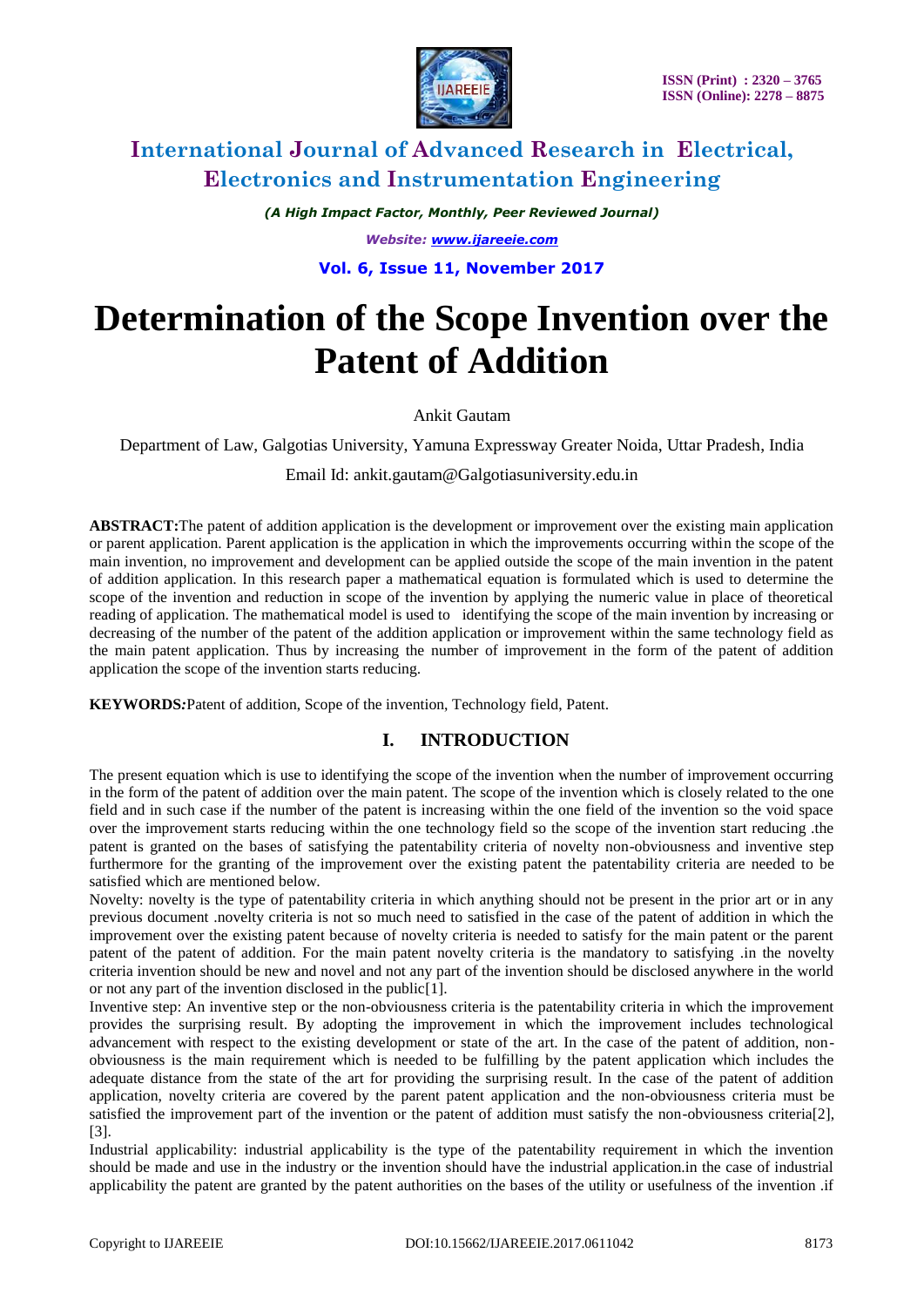

*(A High Impact Factor, Monthly, Peer Reviewed Journal)*

*Website: [www.ijareeie.com](http://www.ijareeie.com/)*

#### **Vol. 6, Issue 11, November 2017**

the invention is not useful for the industrial application then the invention should not be granted by the patent authority. For the granting the patent invention should be satisfied with the criteria of industrial applicability[4], [5].

Patentability requirement: The patentability requirement satisfying the invention by satisfying the criteria of novelty, non-obviousness and industrial applicability by the all type of the patent application or the more of the type the patent application in the many cases the novelty criteria are not required to satisfying in the case of improvement of the invention such as patent of addition application but in the other type of application novelty criteria are the necessary criteria which is need to satisfying by all type of the patent application mentioned below.

Ordinary application: Ordinary application is the patent application that is filed to the national office to the home country. The ordinary application can be filed with or without the provisional application in which the provisional application is the important tool which is used to secure the priority date without claiming the invention or in another word in the provisional application claims are not present and it does also not disclose the invention entirely, after the filing of the provisional application there are the one-year duration or the grace period present to file the complete specification in which the ordinary application can also be a file with the complete specification without filing the provisional application in which complete specification contains the entire format of the application which is filed to the national office to the home country the complete specification is compulsory to file with all type of the patent application[6].

Patent of addition: patent of addition is the type of patent application that includes the improvement over the existing patent application in which further development occurs in the existing patent application or the main patent application. In the patent of addition, the patentability criteria required to satisfying only the non-obviousness criteria the novelty criteria not so much need to satisfy in case of the patent of addition because it needs to satisfy by the main patent or parent patent application. The patent of addition is the only grant after the granting of the main patent application and there is no requirement to pay the renewal fees. The patent of addition can file on the date of filing of the main patent application or the date later than the filing of the main patent application .the patent of addition can file after the filling of the main patent application. If the main patent application gets expire after the duration of 20 years so the patent of addition itself gets expire. Patent of addition can be converted to the main patent application on the request of the patentee in which patent of addition contains a new patent application number for which need to file the separate and different examination requests. The patent of addition also published after 18 months from the priority date.in the patent, if the number of patents of addition increasing the scope of the main patent starts reducing due to the reduction of void space in the same technical field[7].

Divisional application: divisional application pertains to the split type of patent application in which if the main application includes more than one invention in the single patent application so that application need to split into the two or more application. The divisional application needs to file when the application not fulfilling the criteria of the unity of the invention in which the two or more invention present in the single patent application which is needed to split on the direction of the controller. an applicant itself can file the divisional application without the direction of the controller, the basic concept of the divisional application in which the main patent application include the two or more invention in the one patent application due to which examiner need to examine the two invention in the cost of the one patent application which is not acceptable by the patent office so it needs to divide or split the patent application in the two or more patent application. A divisional application can be filed on the national office any time before the main patent application has been grant[8].

Convention application: convention application mostly related to file the patent application in the home country and after filing the patent application in the home country within the duration of one year it needs to file the patent application in the other different country which is part of the group of convention country. The basic concept of the convention application if the applicant files the patent application in the home country and if applicant intended to protect the invention in the other foreign country so applicant required filing the patent application to the other county which is signatory part of a group of convention country within the duration of the one year grace period without loss of the priority date. A provisional application cannot be filed in the case of convention application and the priority date of the convention application is the date of filing the main patent application in the home country[9].

PCT application: PCT application is the type of application that is needed to file when the filing of the international application.PCT application is similar to the convention application in which duration of filing the convention application is 12 months but in case of the duration of filing the PCT application in the other country is 31 months the procedure of filing PCT international application is same as the convention application in which after filing the patent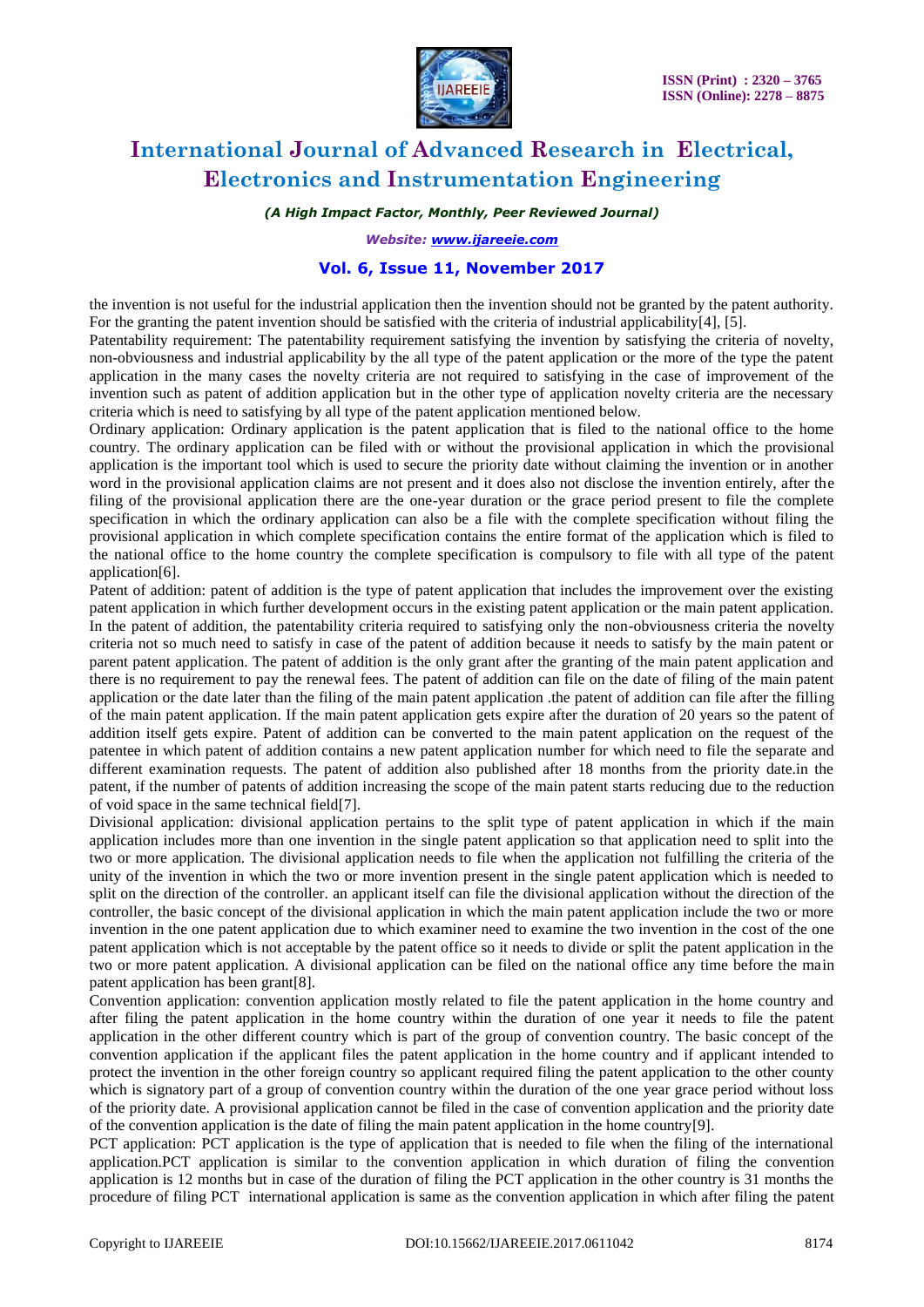

*(A High Impact Factor, Monthly, Peer Reviewed Journal)*

*Website: [www.ijareeie.com](http://www.ijareeie.com/)*

#### **Vol. 6, Issue 11, November 2017**

application in the home country applicant requires to file the international application within the duration of 12 months. After filing the international application in the receiving office of the India RO/IN or the international bureau RO/IB. The international searching authority within the duration of 3 months generates the search report which is sent to the applicant for further proceeding. If the invention satisfying the criteria of novelty or non-obviousness and utility then the applicant proceeds the invention further to apply the national phase application .the national phase is the actual phase where the application search or grant by the national offices. The patent co-operation treaty provides the search report but not grant the patent wherein the grant of the patent only provided by the national offices of the respecting country[10].

### **II. RESEARCH QUESTION**

- **1.** How the technology determine the scope of the invention by putting value into the equation
- **2.** Does the present equation determine scope of the invention by any person who is not skilled in the art?

### **III. REVIEW OF LITERATURE**

Mario Franzosi disclosed that in the article of a novelty and non-obviousness-the relevant prior art the invention should be novel if it comprises the novel concept with the improvement and the development which must be different from the prior art in another word invention is novel when it different from the prior art not so much different from the prior existing technology required a small difference is sufficient simple an invention A' is the new invention when it is different from the prior art A'≠A. in the case of non-obviousness a sufficient difference from the prior art required or a certain degree of difference required in which simple difference not sufficient how much required that is different part an invention A' is non-obvious when the invention is significantly different from the prior art. For each of the development in the patent of addition application, there is a significant difference required from the previous existing patent or the main patent that maybe not equal to the previous patent or difference should be present from the main patent application[11].

There are the various research and development have been done to equate the patent of addition criteria in which the by increasing the improvement in the one technology field the scope of the invention start reducing and by continuous development in the one patent technology the scope in that technology start reducing by reducing the void space in the technology. The void space plays an important role between the technologies it correlates with the scope of the invention in which if in the one patented technology the continuous improvement occurring the scope of the technology initiate to reduce by reducing the technology gap.

### **IV. METHODOLOGY**

The present equation pertains to identifying the scope of the invention wherein the scope of the invention increases or decreases by increasing or decreasing the number of the patent in the one particular field of the invention. The present equation is determining the scope of the invention in which it is analyses that by increasing the number of the patent of addition in the one technology field the scope for new improvement or patent of addition application starts decreasing. *Instrument:* 

The increasing number of patent of addition application or improvement in the one technology field the scope of the main invention or parent application is started reducing in which the number of patents is defined by the N .The parent patent is defined by the X.

#### *Data analysis:*

Let the parent application is consider as the X instrument. The increasing number of patent of addition application or improvement in the one technology field the scope of the main invention or parent application is start reducing in which the number of patent is defined by the N .The parent patent is defined by the X.

Number of patent is indicated by the N

Parent patent is one for all the patent of addition application so consider  $X=1$  for all patent of addition application.  $X + (\frac{N+1}{N}) = 0$  .............. EQUATION 1

If the number of patent increasing in the one common fields of the patent so the scope of the invention start reducing.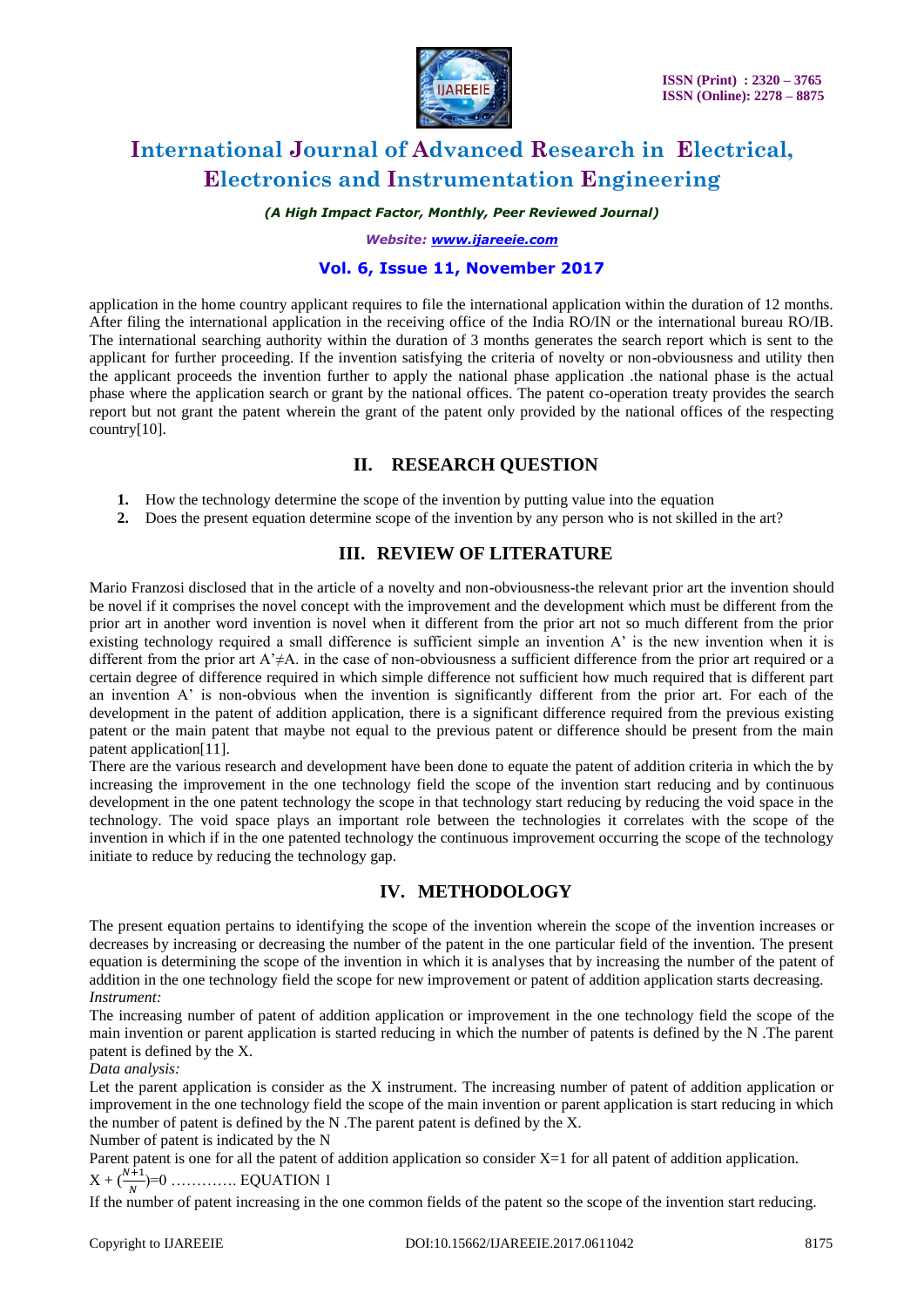

*(A High Impact Factor, Monthly, Peer Reviewed Journal)*

*Website: [www.ijareeie.com](http://www.ijareeie.com/)*

#### **Vol. 6, Issue 11, November 2017**

Consider the value of  $N=0$ So by putting the value of  $N = 0$  in equation 1 So  $x+(\frac{N+1}{N})=0$  $X + \left(\frac{N+1}{N}\right) = 0$  $X+(\frac{0+1}{0})=\infty$  $=X+\infty=\infty$  hence there are the infinite possibility for the development in the technology. Consider the value of  $N=1$  so by putting the value of  $N=1$  in equation 1  $X + \left(\frac{N+1}{N}\right) = 0$  $X+(\frac{1+1}{1})=0$  $X+2$ ASSUME X=1  $X+2=3$  $1+2=3$ Consider the value of  $N=2$  so by putting the value of  $N=2$  in equation 1  $X + \left(\frac{N+1}{N}\right) = 0$  $X+(\frac{2+1}{2})=0$  $X+(\frac{3}{2})=0$  $X+1.5$  $X=1$  $2.5$ Consider the value of  $N=3$  so by putting the value of  $N=3$  in equation 1  $X + \left(\frac{N+1}{N}\right) = 0$  $X+(\frac{3+1}{3})=0$  $X+(\frac{4}{3})=0$ X+1.33 If  $X=1$ 2.33 Consider the value of  $N=4$  so by putting the value of  $N=4$  in equation 1  $X + \left(\frac{N+1}{N}\right) = 0$  $X+(\frac{4+1}{4})=0$  $X + (\frac{5}{4}) = 0$  $X+1.25$  $X=1$ 2.25 Consider the value of  $N=5$  so by putting the value of  $N=5$  in equation 1  $X + \left(\frac{N+1}{N}\right) = 0$  $X+(\frac{5+1}{5})=0$  $X+(\frac{6}{5})=0$ X+1.2  $X=1$ 2.2 Consider the value of  $N=6$  so by putting the value of  $N=6$  in equation 1 4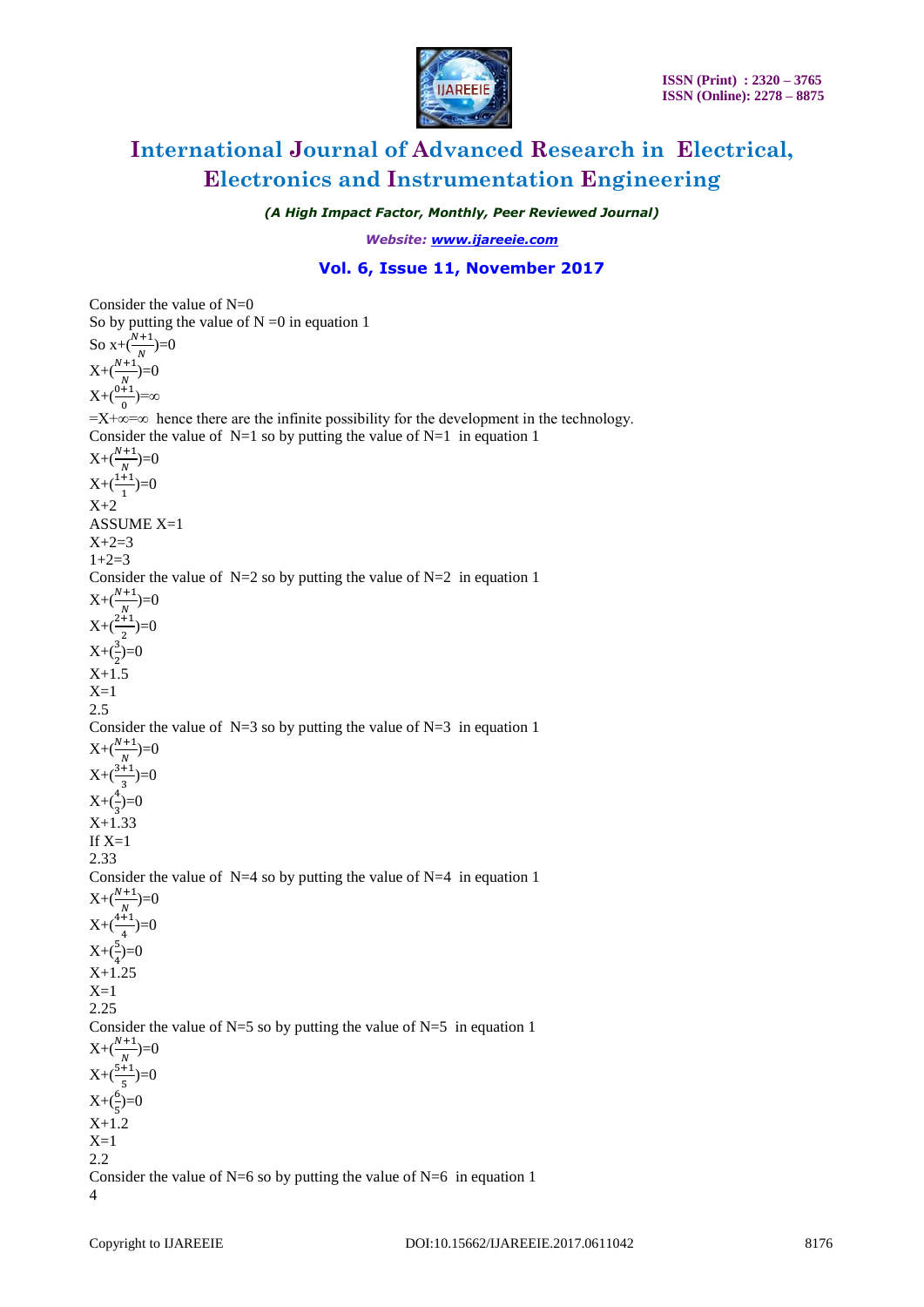

*(A High Impact Factor, Monthly, Peer Reviewed Journal)*

*Website: [www.ijareeie.com](http://www.ijareeie.com/)*

#### **Vol. 6, Issue 11, November 2017**







From the above analysis, it is identified that by increasing the number of the patent in the one technology field the scope of the invention start reducing by means of if the number of patents increasing in the form of improvement over the existing single parent patent so the scope of development of that invention is reducing. So in the above analysis it is identified that at the consideration where the number of the patent of addition is filing 0 so the possibility of infinite improvement over the existing technology but by increasing the number of the patent of addition so the scope of the invention starts reducing in the existing technology (Figure 1 & 2).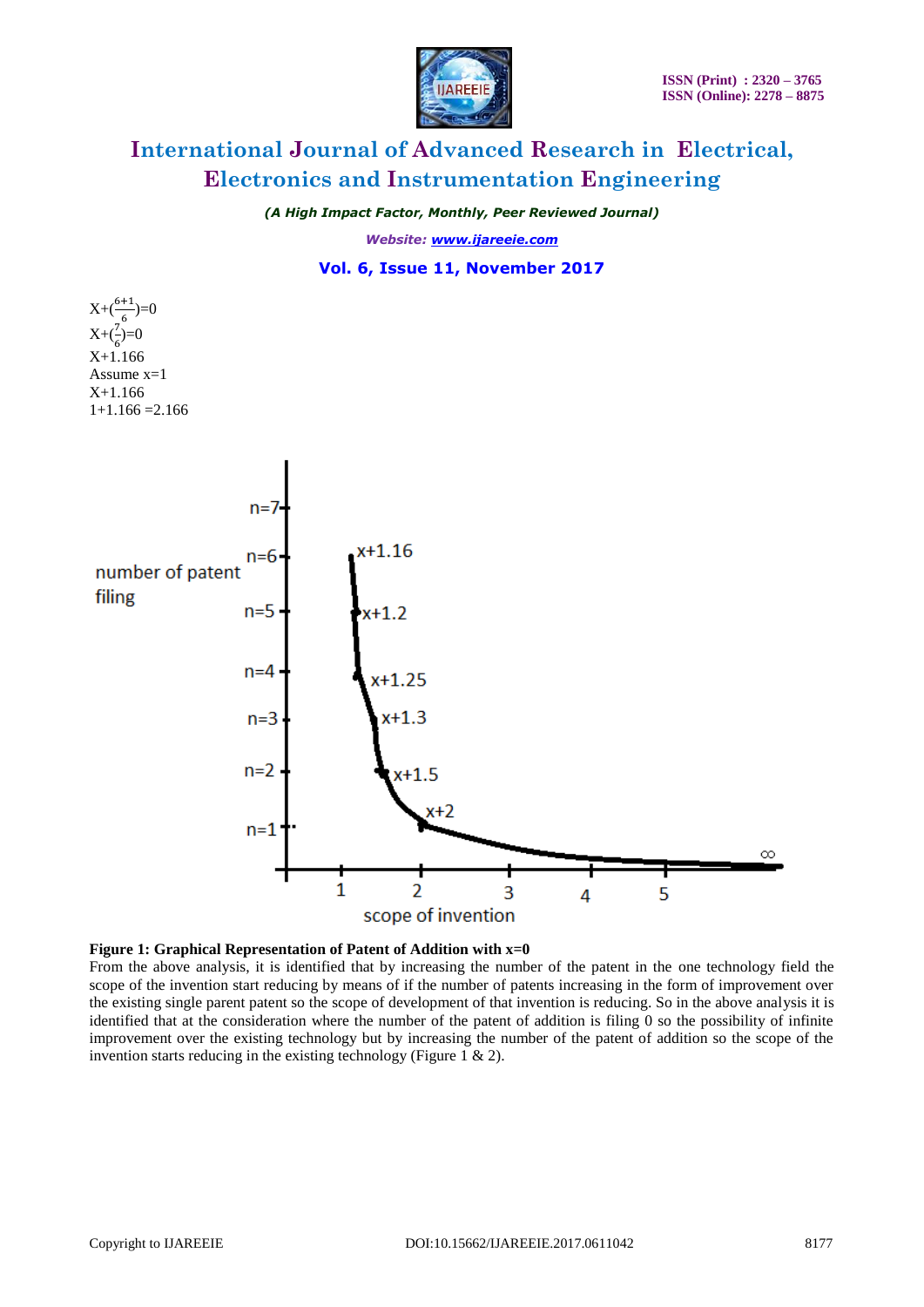

*(A High Impact Factor, Monthly, Peer Reviewed Journal) Website: [www.ijareeie.com](http://www.ijareeie.com/)*





**Figure 2: Graphical Representation of Patent of Addition with x=1**

**V. RESULT**

The present equation is used to identifying the scope of the invention in which the scope of the invention is increasing or decreasing by increasing or decreasing the number of patents applying in the one technology field. From the above equation, it is identifying that by increasing the number of improvements or patents of addition in the one technology field the scope of the invention is decreasing for further development on the same technology field.in the above equation, it is mentioned that the number of patents indicated by N (number of the patent of addition application) which is increasing to determine the scope of the invention by putting the value in the given equation such as  $X+(N+1/N)$ . if the N number of patents increasing the scope of the invention in the particular technology field is decreasing at the initial stage assume the value of N is 0 there means no patent of addition application present or there is the infinite number of possibilities present for the improvement of the invention. If the number of patents increasing from 0 to 1 possibility of improvement start reducing due to which the scope of the invention start reducing so if N=1 number of the patent of addition present then the output result is  $X+2$  which is shown in the first figure similarly if the N=2 the output result is  $x+1.5$  and if N=3 the output result is  $x+1.3$  and so on from the above analysis it is identifying that by increasing the number of the patent so the scope of the invention starts reducing.

From the above equation and the graphical analysis, it is identifying that when the number of patents increasing in the one technology field the void space between the technologies starts reducing. In the above graphical analysis, it is identified that scope of invention start reducing from the infinite value to the value of  $2$  in which X is assumed as the main patent application which value consider as to 1 for the parent patent application .in another word if the no patent of addition application is present there is the large possibility for the improvement of the patent application, but if the number of the patent of addition application is increasing as it indicated in the graph when the number of a patent of addition is 1 so the output result of the equation  $X+(N+1/N)$  is 3, if the number of the patent of addition is considered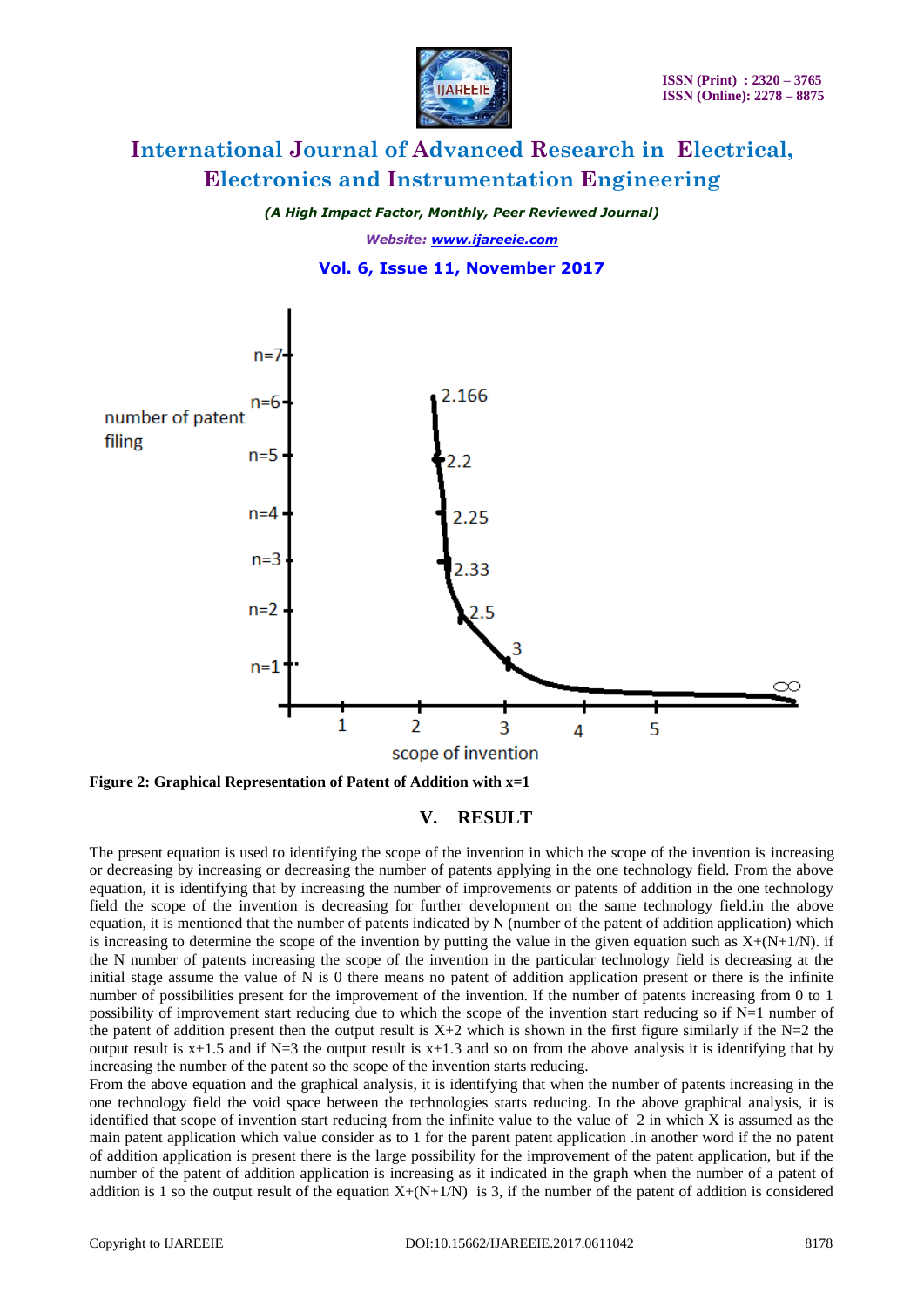

*(A High Impact Factor, Monthly, Peer Reviewed Journal)*

*Website: [www.ijareeie.com](http://www.ijareeie.com/)*

#### **Vol. 6, Issue 11, November 2017**

as the 2 so, in this case, the result of the equation is 2.5 if the number of the patent of addition is applied for 3 so the result of the equation is 2.33 and similarly if the number of the patent of addition is applied for the  $N=4$  so the results of the equation are 2.25 and so on. From the graphical representation, it is identifying that by increasing the number of patents of addition so the scope of the invention in the one technology field is reducing because of increasing the number of the improvement of the invention the void space between invention is reducing.

### **VI. CONCLUSION**

The present equation related to identifying the scope of the invention by putting the value in the equation in which the number of the patent of addition application is increasing or decreasing due to which the scope of the invention is changing. From the above graphical analysis, it is identifying that by increasing the number of applications of the patent of addition within the one technology field the scope of the invention for the new application is decreasing due to which there is the very less void space present for the improvement of the invention. If the invention having the main patent application and the improvement of the existing patent application in which the large patent filling is occurring due to which the scope of the invention is starting decreasing for the further next patent application.

The patent of addition application is limited within the scope of the main patent application in which no new content in the application introduces which is outside from the scope of the main or parent patent application from the above mathematical model and graphical representation it is identified that when the main application is filled there is very much or infinite possibility present for the development or improvement of the invention but when the number of patent of addition application start applying within the scope of the main patent application the void place within the scope of the invention start reducing ,so from the above graphical analysis it is identified that when the number of patent of addition application filed on the behalf of the main patent application is zero so there are very much or infinite possibility present for the further improvement on the invention further more when the number of patent of addition application filed is one then the scope of invention decrease to  $X+2$  or 3 in which  $X=1$  is indicated as the main or parent patent application and X+2 defined as the point in which scope of the invention for the further development is limited. When the number of the patent of addition application applying over the main application is an increase to the value of 2 so the resultant scope of the invention for the further development is limited to the  $X+1.5$  or 2.5 when the number of the patent of addition application further increase to the value of 3 so the resultant scope of the invention for the further development is limited to the  $X+1.3$  or 2.33 when the number of a patent of addition application is increased to the value of 4 so the resultant scope of the invention for the next improvement of the patent of addition application is limited to the X+1.25 or 2.25 and similarly by the increasing of the number of patent for the improvement or by increasing the number of the patent of addition application so the scope of the invention for the further improvement is reducing.

The present equation subject to the various changes and improvement by the person skilled in the art from the above analysis it is identified that by the increasing the number of the patent of addition application over the main patent application having the single technology field or single technology scope so the scope of the invention starts reducing for the further improvement or development within the field of the main invention.

#### **REFERENCES**

- [1] I. ORTYNSKA, "Novelty as an Invention Patentability Criterion," p. 2, [Online]. Available: https://ipstyle.net/wpcontent/uploads/2018/10/Patents.pdf.
- [2] "Inventive Step of Invention," p. 35, [Online]. Available: https://www.jpo.go.jp/e/news/kokusai/developing/training/textbook/document/index/Inventive\_Step\_of\_Invention2011.pdf. [3] S. S. Rana, "Understanding Inventive Step In Patent Applications In India."
- https://www.mondaq.com/india/patent/795108/understanding-inventive-step-in-patent-applications-in-india.
- [4] "Eligibility for Patent and Industrial Applicability," p. 14, [Online]. Available: https://www.jpo.go.jp/e/system/laws/rule/guideline/patent/tukujitu\_kijun/document/index/03\_0100\_e.pdf.
- [5] "Industrial applicability." https://en.wikipedia.org/wiki/Industrial\_applicability#:~:text=In certain jurisdictions' patent law,in some kind of industry.
- [6] s.kumar, "ordinary patent application in india," p. 1, [Online]. Available: http://www.patentfirmindia.com/Ordinary-Patent-Application-in-India--58.